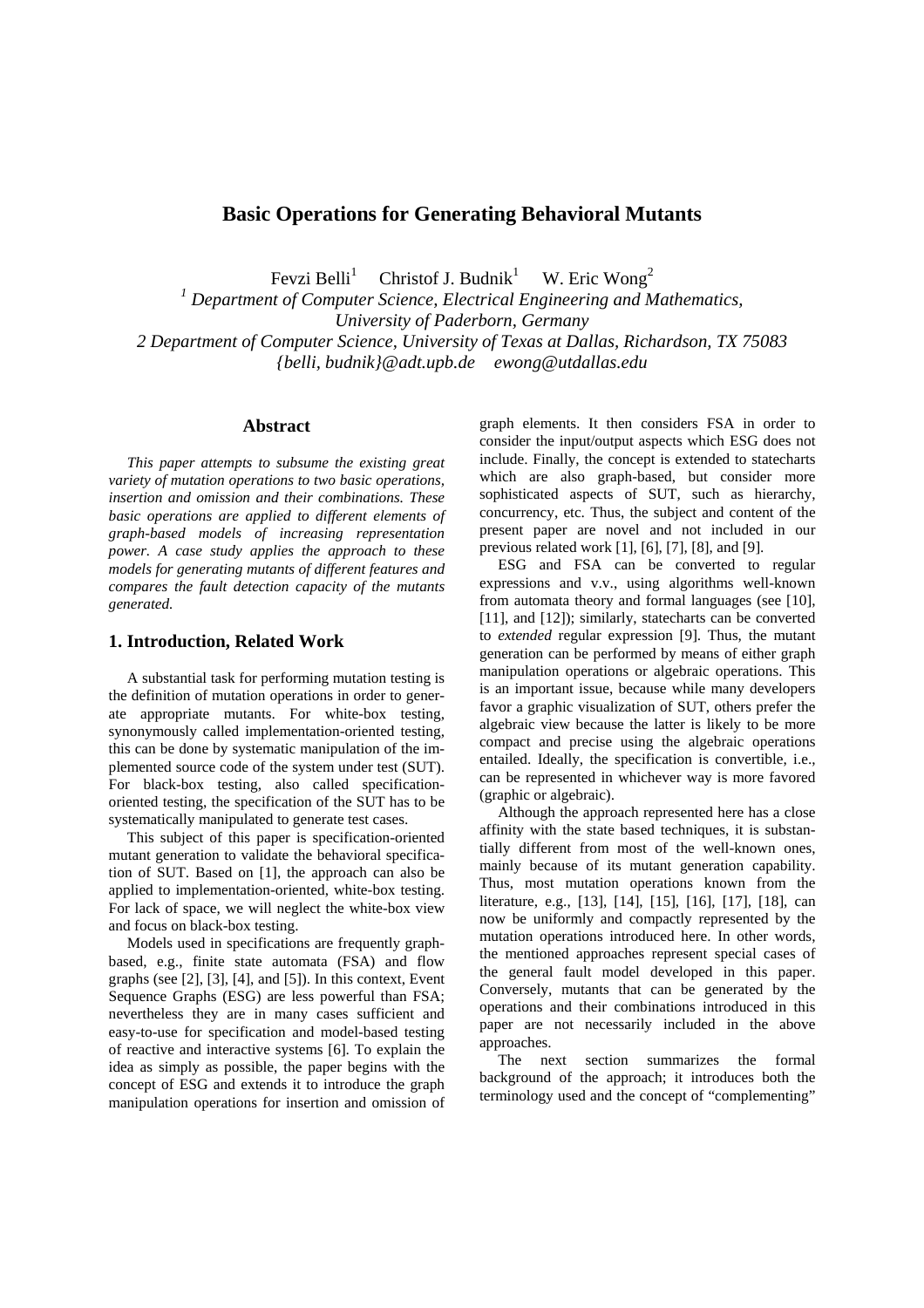a given specification. This is exemplified using ESG, as a first step to mutate a specification. The two basic, binary mutation operations, "insertion" and "omission", are introduced in Section 3 on elements of ESG, i.e., arcs and events. These operations are sufficient to systematically generate a broad class of mutants of the given specification. The mutation power of those operations is also compared in Section 3. Section 4 extends the approach, considering FSA and statecharts – without necessitating a change of the mutation operations introduced. Section 4 also compares the approach with others. In Section 5, a case study demonstrates the applicability of the approach and empirically compares various strategies for selecting and combining mutation operations. Finally, Section 6 summarizes the results and gives insight into our future research.

### **2. Background, Terminology**

Terminology concerning software and protocol testing, mutation analysis, mutant killing, etc. is not explained here; we assume this is not necessary for this specific, test-oriented auditorium.

This work primarily uses event sequence graphs (ESG) to represent the system behavior and the user's facilities for interacting with the system. Although ESGs are generally applicable, they have favorably been deployed for representing user interactions (UI) and thus for testing interactive systems [7] [8]. Therefore, we will concentrate on the latter area.

## **2.1. Event Sequences, Event Sequence Graphs, Complete Event Sequences**

Basically, an *event* is an externally observable phenomenon, such as an environmental or a user stimulus, or a system response punctuating different stages of the system activity. It is clear that such a representation disregards the detailed internal behavior of the system, hence, an ESG is a more abstract representation compared to a state transition diagram of a finite-state automaton (FSA) [10], [11]. Following, the notions used in the approach are formally introduced.

**Definition 1.** An *event sequence graph ESG = (V, E,*  <sup>Ξ</sup>*,* Γ*)* is a directed graph with

 $V \neq \emptyset$  : a finite set of vertices (nodes),

 $E \subset V \times V$ : a finite set of *arcs* (*edges*),

 $E, \Gamma \subset V$ : finite sets of distinguished vertices ξ∈ <sup>Ξ</sup>*,*and <sup>γ</sup> <sup>∈</sup> <sup>Γ</sup>, called *entry* nodes and *exit* nodes, respectively, wherein  $\forall v \in V$  there is at least one sequence of vertices  $\langle \xi, v_0, \ldots, v_k \rangle$  from each  $\xi \in \Xi$  to  $v_k$  $=$  *v* and one sequence of vertices  $\langle v_0, \ldots, v_k, \gamma \rangle$  from  $v_0$  $= v$  to each  $\gamma \in \Gamma$  with  $(v_i, v_{i+1}) \in E$ , for  $i = 0, \ldots, k-1$  and  $v \neq \xi, \gamma$ .

<sup>Ξ</sup> *(ESG),* Γ *(ESG)* represent the entry nodes and exit nodes of a given ESG, respectively. To mark the entry and exit of an ESG, all  $\xi \in \mathcal{E}$  are preceded by a pseudo vertex  $\ell \not\in V$  and all  $\gamma \in \Gamma$  are followed by another pseudo vertex *]*∉*V*. Without risking a misunderstanding, we call those pseudo vertices entry and exit.

The semantics of an ESG is as follows. Any  $v \in V$ represents an event. For two events  $v, v' \in V$ , the event *v'* must be enabled after the execution of *v* if and only if  $(v, v') \in E$ .

The operations on identifiable components of the UI are controlled and/or perceived by input/output devices, i.e., elements of windows, buttons, lists, checkboxes, etc. Thus, an event can be a user input or a system response; both of them are elements of *V* and lead interactively to a succession of user inputs and expected desirable system outputs.

**Definition 2.** Let *V*, *E* be defined as in Definition 1. Then any sequence of vertices  $\langle v_0, \ldots, v_k \rangle$  is called an *event sequence* (*ES*) if  $(v_i, v_{i+1}) \in E$ , for  $i = 0, \ldots, k - 1$ .

Note that the pseudo vertices *[*, *]* are not included in the ESs. An  $ES = \langle v_i, v_k \rangle$  of length 2 is called an *event pair* (*EP*). Accordingly an *event triple* (*ET*), *event quadruple* (*EQ*), etc. can be defined.



Figure 1. An ESG with its pseudo vertices *[*, *]*

**Example 1.** For the ESG given in Figure 1:  $V = \{a, b, c\}, \qquad E = \{a\}, \qquad \Gamma = \{b\},\$  $E = \{(a, c), (a, b), (b, c), (c, b)\}\.$  Note that arcs from pseudo vertex *[* and to pseudo vertex *]* are not included in E.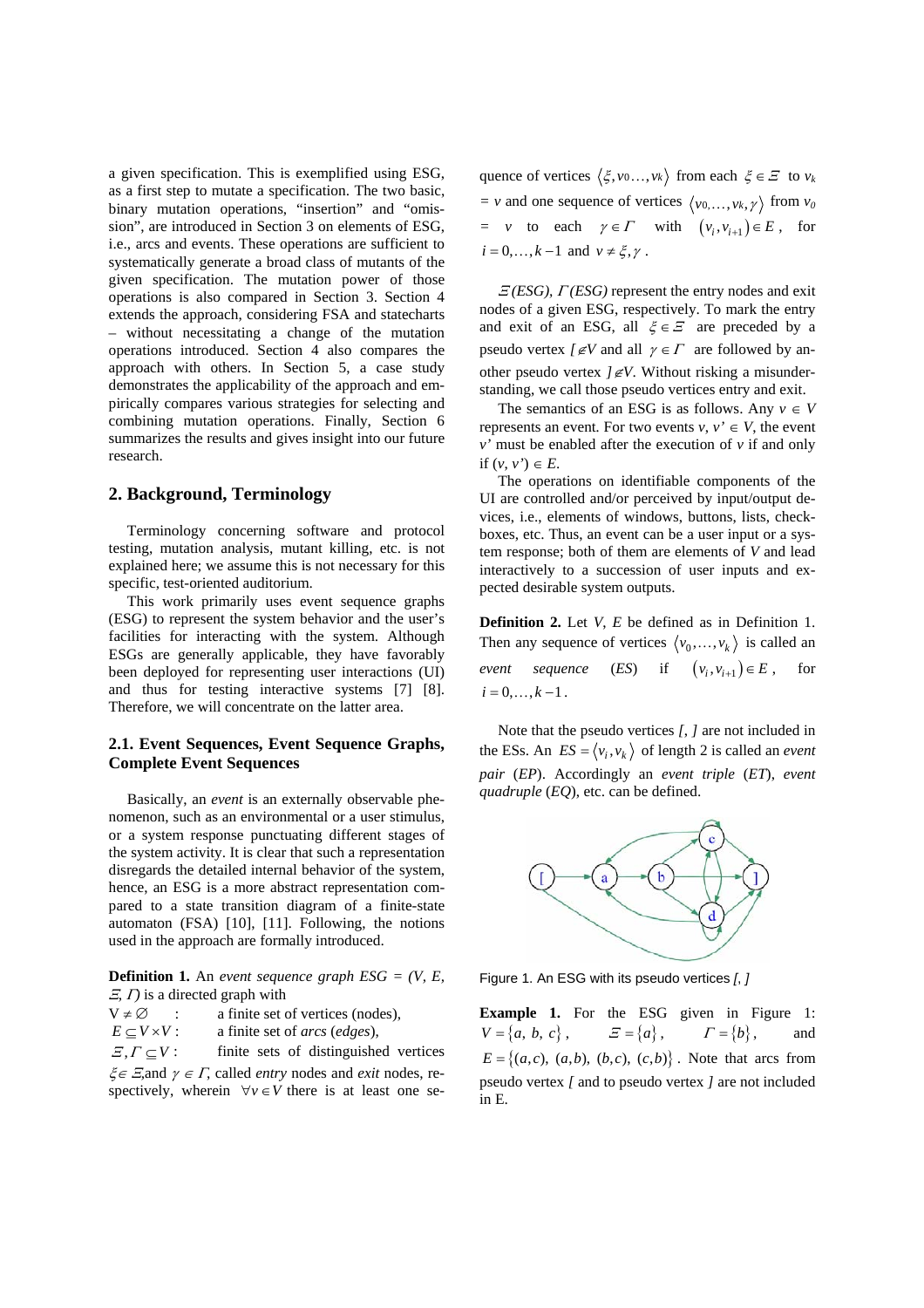Furthermore,  $\alpha$  (*initial*) and  $\omega$  (*end*) are functions to determine the initial vertex and end vertex of an ES, e.g., for  $ES = \langle v_0, \ldots, v_k \rangle$ , the initial vertex and end vertex are  $\alpha(ES) = v_0$ ,  $\omega(ES) = v_k$ , respectively.

Finally, the function *l* (*length*) of an ES determines the number of its vertices. In particular, if  $l(ES) = 1$ then  $ES = \langle v_i \rangle$  is an ES of length 1.

Note that the pseudo vertices *[* and *]* are not considered in generating any ESs. Neither are they considered to determine the initial vertex, end vertex, or length of the ESs.

**Example 2.** For the ESG given in Figure 1, *bcdc* is an ES of length 4 with the initial vertex  $\dot{b}$ , end vertex *c*.

**Definition 3.** An *ES* is a complete *ES* (or a *complete event sequence, CES*), if  $\alpha$  (*ES*) =  $\xi \in \mathcal{Z}$  is an entry and  $\omega (ES) = \gamma \in \Gamma$  is an exit.

**Example 3.** *abc* is a CES of the ESG of Figure 1.

CESs represent *walks* from the entry of the ESG to its exit realized by the form: (initial) user inputs $\rightarrow$  (interim) system responses  $\rightarrow \dots \rightarrow$  (final) system response.

Note that a CES may invoke no interim system responses during user-system interaction, i.e., it may consist of consecutive user inputs and a final system response.

**Definition 4.** A *regular expression* consists of symbols, for example  $a, b, c, \ldots$  of an alphabet  $\Sigma$  which can be connected by operations

- *Sequence* (usually no explicit operation symbol, e.g. "*ab*" means "*b* follows *a*"),
- *Selection* ("+", e.g. "*a+b*" means "*a* or *b*"),
- *Iteration* ("\*", *Kleene's Star Operation*, e.g. "a\*' means "a will be performed arbitrarily"; "*a*<sup>+</sup>" means at least one occurrence of "*a*").

# **Example 4.**  $T = [(ab(c+d)^{+})^{*}]$

Based on algorithms known from automata theory and formal languages, ESGs can be transformed to regular expressions and v.v. [10], [11].

**Example 5.** An ESG that corresponds to the regular expression *T* of the Example 4 is given in Figure 1.

#### **2.2. Handling Context Sensitivity**

When using ESGs to model an application, e.g., a graphical user interface, there is often a need to use the same command, or the same icon, for similar operations in different contexts or in different hierarchical levels of the application. An example is the operation delete used for deleting a symbol, a record, a file, etc. In such cases, the system usually carries out the proper action using the context information. The approach introduced, however, eliminates the need for being explicit about the hierarchy information in abstracting the real system into an ESG model.



Figure 2. Interaction ambiguities (caused by the double occurrence of *a*) and their resolution through indexing

As an example, Figure 2 depicts an ESG that has two different nodes with the same label *a* and therefore, can be initiated or triggered by the same input *a*. While constructing the EPs and FEPs, and accordingly the CESs and FCESs, one needs to differentiate between the node *a* that leads to *b* or *c*, and the node *a* that can be reached via *b* and leads only to *c*. This ambiguity can be resolved simply by indexing, for example,  $a_1$  identifying the first appearance of  $a_2$ , and  $a_2$ identifying the latter one. This indexing implies the syntactical, or contextual, position and can help with the reconstruction of different hierarchical levels that have been "flattened" in the course of modeling.

### **2.3. Complementing the ESG**

**Definition 5.** For an  $ESG = (V, E, E, \Gamma)$ , its *completion* is defined as  $\widehat{ESG} = (V, \widehat{E}, \widehat{E}, \Gamma)$  with  $\widehat{E} = V \times V$ .

**Definition 6.** The *inverse* (or *complementary*) ESG is then defined as  $\overline{ESG} = (V, \overline{E}, \overline{E}, \overline{F})$  with  $\overline{E} = \hat{E} \backslash E$ .

Figure 3 (b) illustrates  $\widehat{ESG}$ , which can systematically be constructed in three steps:

 Add arcs in the opposite direction wherever only one-way arcs exist.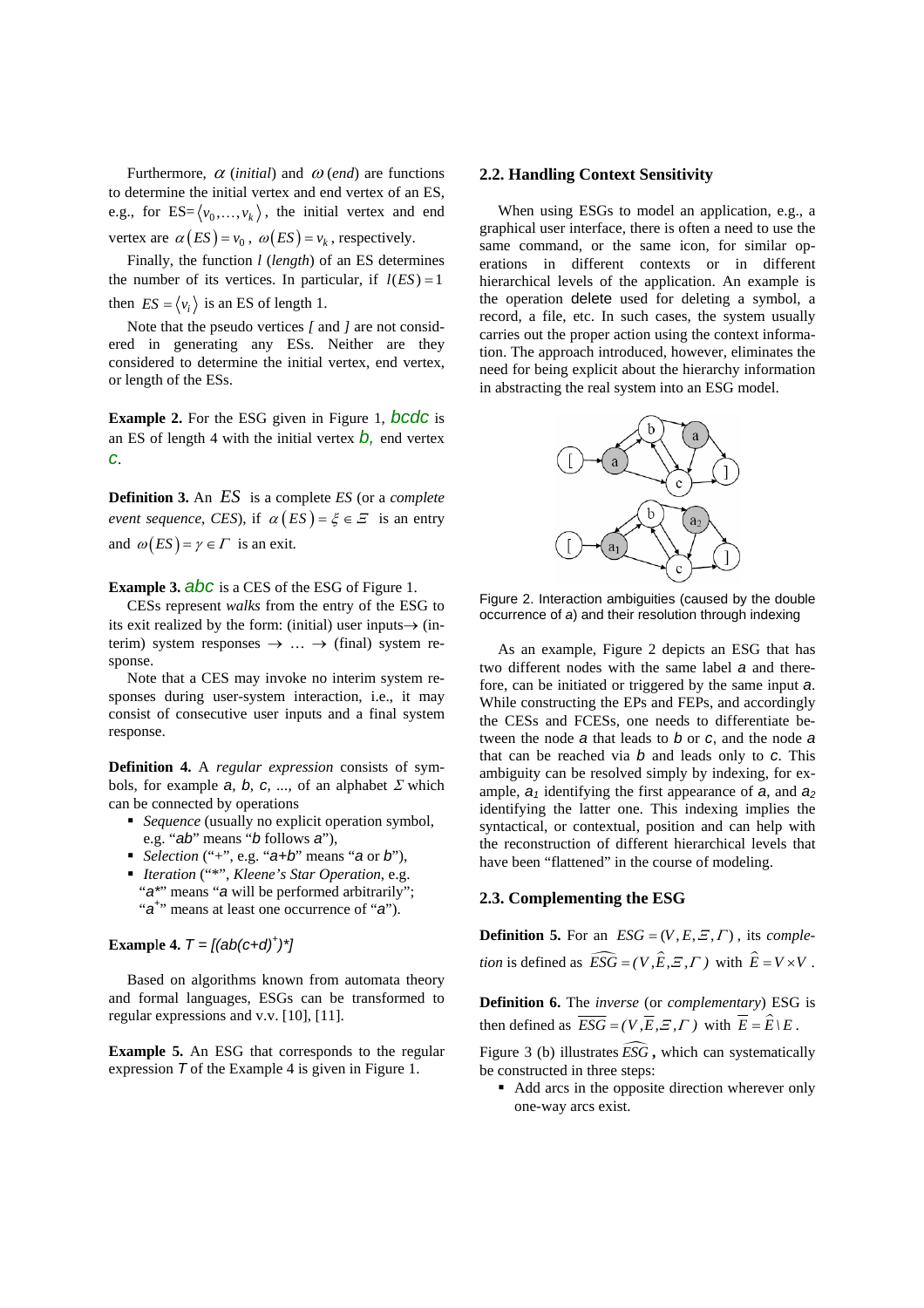- Add self-loops to vertices wherever none exist.
- Add two-way arcs between vertices wherever no arcs connect them. Note that they are drawn bidirectionally.

*ESG* (the *inversion* of the ESG) consists of arcs that will be added to the ESG to construct the  $\widehat{ESG}$ (*completion* of the ESG).

(a) Inversion



Figure 3. Inversion  $\overline{ESG}$  and completion  $\widehat{ESG}$  with  $\overline{ESG} = \widehat{ESG} \setminus ESG$  of Figure 1

**Definition 7.** Any EP of the *ESG* is a *faulty event pair* (*FEP*) for ESG.

**Example 6.**  $\overline{ba}$  of the given  $\overline{ESG}$  in Figure 3 is a FEP.

**Definition 8.** Let  $ES = \langle v_0, \ldots, v_k \rangle$  be an event sequence of length  $k+1$  of an ESG and  $FEP = \langle v_k, v_m \rangle$ a faulty event pair of the corresponding *ESG* . The concatenation of the ES and FEP then forms a *faulty event sequence*  $FES = \langle v_{0,...,} v_k, v_m \rangle$ .

**Example 7.** For the ESG given in Figure 3, **aba** is an FES of length 3.

**Definition 9.** An FES is *complete* (or a *faulty complete event sequence, FCES*) if  $\alpha$  (*FES*) =  $\xi \in \mathcal{F}$  is an entry. The ES as part of a FCES is called a *starter*.

Note that Definition 9 explicitly points out that a FCES does not finish at an exit, unlike a CES that must finish at an exit.

**Example 8.** For the ESG given in Figure 3, the FEP *db* of the *ESG* can be completed to the FCES *abdb*  by using the ES *ab* as a *starter*. Note that the *[* is not included in the FCES as it is a pseudo vertex.

The starter **ab** in Example 8 is arbitrarily chosen, and hence the variation in length of an FCES is always attributable to starters prior to this special FEP under consideration. The result is then FCESs of various lengths. Thus, the "length" in the test process primarily relates to the CESs.

# **3. Operations to Generate Mutants – an ESG View**

Assuming that the given ESG correctly specifies the expected, desirable behavior of the SUT, the complemented ESG can be used to generate mutants of the system, i.e., to specify erroneous, undesirable situations. In other words, to describe, how the system is *not* supposed to behave.

The given ESG can be changed by manipulating either the arcs or the events. As the arcs are primarily responsible for correctly sequencing the events, we start with arcs for manipulation of the ESG before we manipulate the number and structure of the events.

#### **3.1. Arc Manipulation**

Basically, we can generate *arc mutants* of an ESG in that (between both events of any EP in an ESG) we

- *insert* an extra arc in any direction, without causing a multiple arc in the same direction (*arc insertion*, *aI-operation*), or
- *omit* an existing arc (*arc omission*, *aO-operation*).

Note following:

n

 Applying the *aI*-operation to all EPs of an ESG produces its inversion *ESG* and leads to the completion  $\overline{ESG}$  of the ESG given. Based on

*ESG* and using the algorithms given in [8] FCESs can systematically be generated to obtain mutants.

- Applying the *aO*-operation to all EPs of an ESG generates ES of various lengths that are mutants to simulate incomplete paths, i.e., deadlocks.
- *Corruption (aC-operation*) of an existing arc between an EP, i.e., changing its direction, can be represented by omission of this arc, immediately followed by insertion of an arc of opposite direction.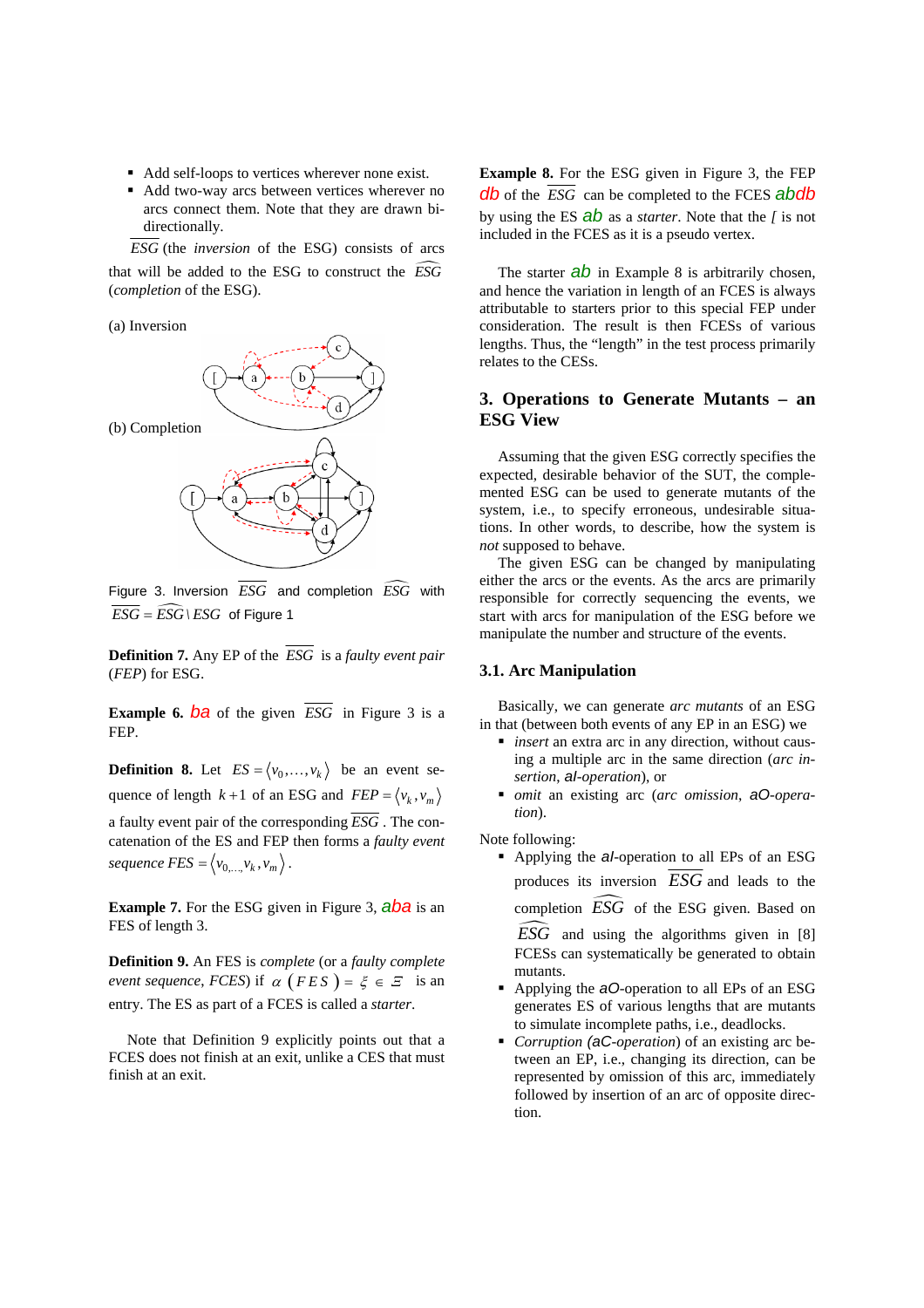*aI*- and *aO*-operations can be applied to an ESG repeatedly, e.g., *n* times. This is represented as  $a^n$  and *aO<sup>n</sup>*. They can also be combined arbitrarily, e.g., three arcs inserted or two arcs deleted; represented by  $aI^3$  + *aO<sup>2</sup>* . "+" represents the choice as *inclusive or*.

#### **3.2. Event Manipulation**

Manipulation of events of an ESG is more intricate than manipulating its arcs. *Event mutants* of an ESG can be generated in that (between the events of an EP) we

- insert an extra event (*event insertion*, *eI-operation*), or
- omit an existing event (*event omission*, *eOoperation*).

Insertion of an event *e* that is included in the event set *V* leads to an *intrinsic* mutant, whereas *e*∉ *V* leads to a *non-intrinsic* mutant.

- It is evident that
- **e**I-operation requires adding extra arcs to/from the inserted event from/to all other nodes, and
- *eO*-operation requires that all arcs to/from the omitted event be deleted in order to avoid arcs that originate from or lead to nowhere.

Note the following:

- Event insertion extends the ESG whereas event omission reduces it.
- *Corruption (C-operation*)of an existing event in an ESG, i.e., replacing it, can be represented by omission of this event, immediately followed by insertion of a replacement event.

*eI*- and *eO*-operations can be applied to an ESG repeatedly, e.g.,  $\overrightarrow{n}$  times. This is represented as  $e^{\overrightarrow{n}}$  and *eO<sup>n</sup>* . They can also be combined arbitrarily, e.g., three events inserted or two events deleted; represented by  $eI^3 + eO^2$ .

#### **3.3. Event Manipulation vs. Arc Manipulation**

An open question now to be discussed is the "mutation power" of the manipulation operations introduced in the previous section. This is necessary to avoid multiple generations of the same mutants by different manipulation operations, a problem which would unnecessarily waste the test budget.

**Lemma 1.** Any set of mutants generated by a set of *aO*-operations can also be generated by a set of *eO*operations.

This is true because deleting events also deletes per definition the arcs. Accordingly, events and arcs to be deleted can be selected to form the set of mutants required.  $\square$ 

**Lemma 2.** The set of mutants generated by *eI*-operation is disjointed (different) than the set of mutants generated by *aI*-operation.

Event insertion is performed twofold:

- Insertion of an event that is not included in the event set *V* (*non-intrinsic* mutant): The arcs are then newly created and thus cannot be included in the set of mutants generated by *aI*-operation.
- Insertion of an event that is included in the event set *V* (*intrinsic* mutant): As explained in Section 2.2, such events are indexed and thus handled as extra events, i.e., the same way as they were not included in the event set *V*.

Either way, *eI*-operation creates new arcs that cannot be included in the former ESG.  $\Box$ 

# **4. Extending the ESG View and Algebraic Way for a Uniform Representation**

The mutation operations introduced in the previous section can be applied also to specifications of higherlevel order. This section adapts and exemplifies the introduced basic operations to extend the approach to FSA and statecharts.

### **4.1. Considering States and Outputs – Extending to FSA**

Traditional finite-state automata (FSA as Moore automata) consist of states and transitions labeled by inputs, and in the case of a Mealy machine, also outputs. An ESG is a finite, memoryless device, in the sense that it consists of a finite set of nodes and vertices, and the transitions are unlabeled. In other words, states and inputs/outputs of a FSA are merged to derive the corresponding ESG. This merging considerably simplifies the fault modeling.

As an example, Figure 4, (b) represents the ESG of Figure. 4 (a) as an FSA, which is then completed by a fault state (Figure 4, (c); see also [10], [11], and [12]).

$$
(a) \rightarrow (b) \rightarrow (c)
$$
  
(a) A simple ESG

$$
\rightarrow \textcircled{1}^a \rightarrow \textcircled{2}^b \rightarrow \textcircled{3}^b \rightarrow \textcircled{3}
$$

*(b)* FSA which is equivalent to the ESG of *(a)*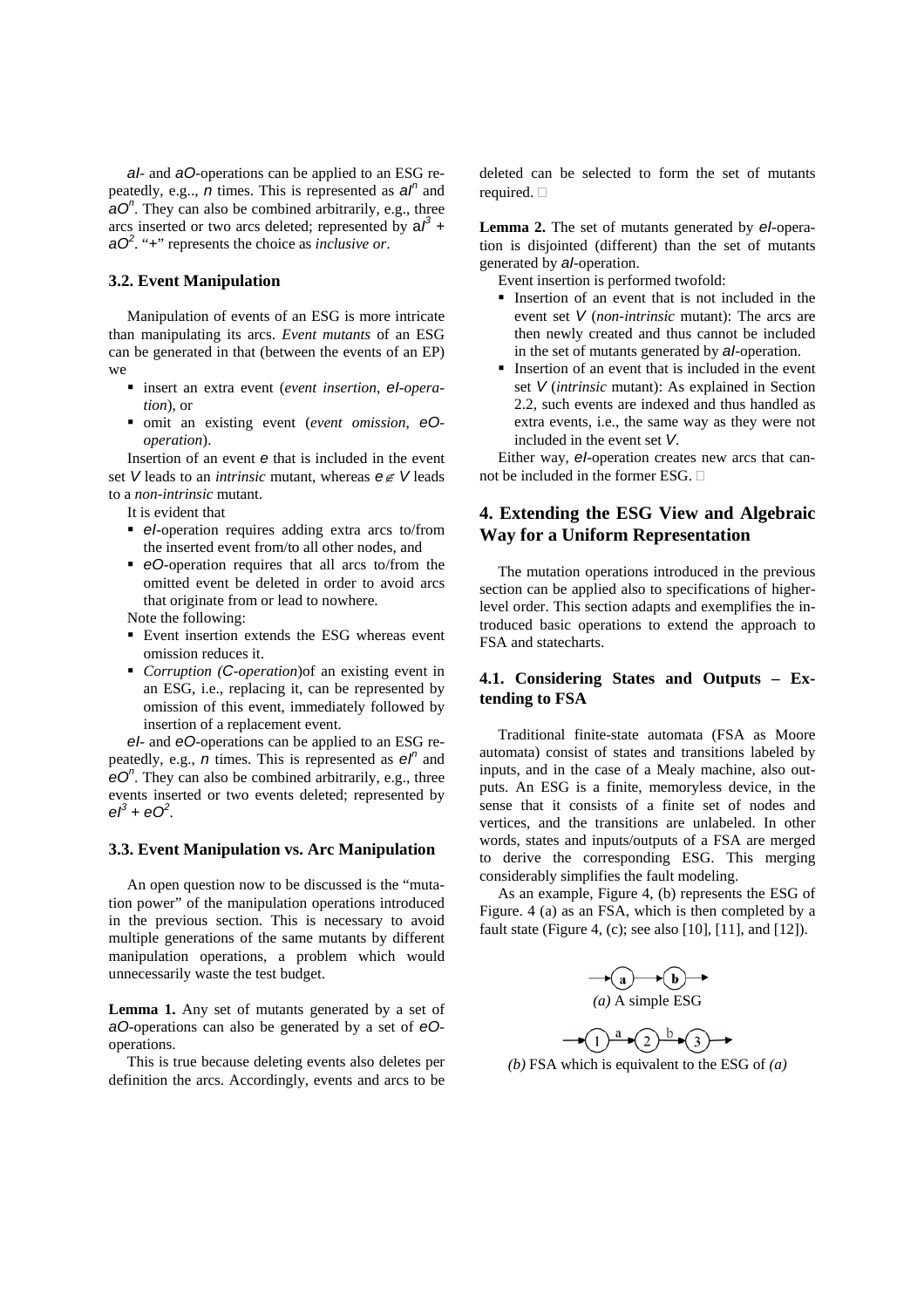

Figure 4. Completing an FSA

If the underlying ESG has *n* vertices, the corresponding CESG has at most  $n^2$  edges that connect each of the *n* vertices with every other vertex, including the self-loops. The ESG in Figure 4 (a) has two events, leading to a total of 4 edges  $(2^2 = 4)$  of its CESG, without counting the entry and exit nodes. Assuming that the corresponding FSA in Figure 4(b) has three states and an input alphabet of two symbols, *a* and *b*, the corresponding, *completed FSA* (*CFSA*) is given in Figure 4 (b) with an extra state *fault*. For the sake of simplicity, edges are allowed to be associated with multiple inputs, e.g., with both *a* and *b*. Evidently, a CFSA with *n* states and an input alphabet of the cardinality  $m \text{ has } m \cdot n$  edges (again, without counting the entry and exit edges). Thus, the example CFSA in Figure 4 has a total of 6 edges  $(2.3 = 6)$ ; with the edge labeled with two inputs counted as a double edge.

Mutation operations for insertion and omission of states, transitions, inputs, outputs (as events) are defined in analogy to the operations introduced in Section 3.

A system model and fault model based on FSA can algebraically be represented by means of regular expressions, similar to ESG. We omit those explanations and refer to [10], [11].

## **4.2. Considering Concurrency, Communication and Hierarchy Aspects – Extension to Statecharts**

Statecharts [19] are widely accepted, e.g., adopted in UML notation, for system modeling. Based on our previous work [9] and in analogy to Section 3, we complement the given statechart by inserting an *error state* and *faulty transitions* (Figure 5). The notations *error state* and *faulty transition* are used for explicitly describing the faulty behavior of the modeled system.



Figure 5. Fault model - error state and faulty transition

Faulty transitions run from each state of diagram to an error state caused by the events that trigger no (legal) transition in the context of this state. In Figure 5, only the (legal) transition  $t_3$  can be triggered when the system is in state  $s<sub>l</sub>$ . Therefore, the faulty transition from state  $s_1$  to the *error state* is triggered by the faulty transitions  $t_1, t_2$  or  $t_4$ , if the transition set is given by  $\{t_1, t_2, t_3, t_4, t_5, t_6, t_7, t_8, t_9, t_{10}\}$  $t_2$ ,  $t_3$ ,  $t_4$ }. The transitions represented by dashed lines are faulty ones. To generate the faulty guarded transitions the guards have to be negated, if existing.

Operations for insertion and omission of states, history states, transitions, etc. can be defined in analogy with Section 3.1 and 3.2. Moreover, system models and fault models can algebraically be represented by means of extended regular expressions. We omit those explanations and refer to [9], [13].

"Guards" of the transitions are represented in statecharts by Boolean expressions. They are mutated by negation, and thus the transitions are attributed to error state(s) accordingly. Therefore, they do not need extra handling.

#### **4.3. Algebraic Representation**

For generalization of the mutation operations, we introduce the notion *element* which subsumes the notions arcs, events, inputs, outputs, states, history states, transitions, etc. Mutants can be generated in that (between two elements) we

- *insert* an extra element (*insertion*, *I-operation*), or
- *omit* an existing element (*omission*, *O-operation*).

Insertion of an element *e* that is included in the element set *V* leads to an *intrinsic* mutant, whereas *e*∉ *V* leads to a *non-intrinsic* mutant.

Based on Definition 2 in Section 2, we generalize the notion ES (event sequence) to *element sequence* (*ElS*) and summarize the operations for mutant generation as follows:



operation followed immediately by an *I*-operation, with a different element being inserted for the omitted element.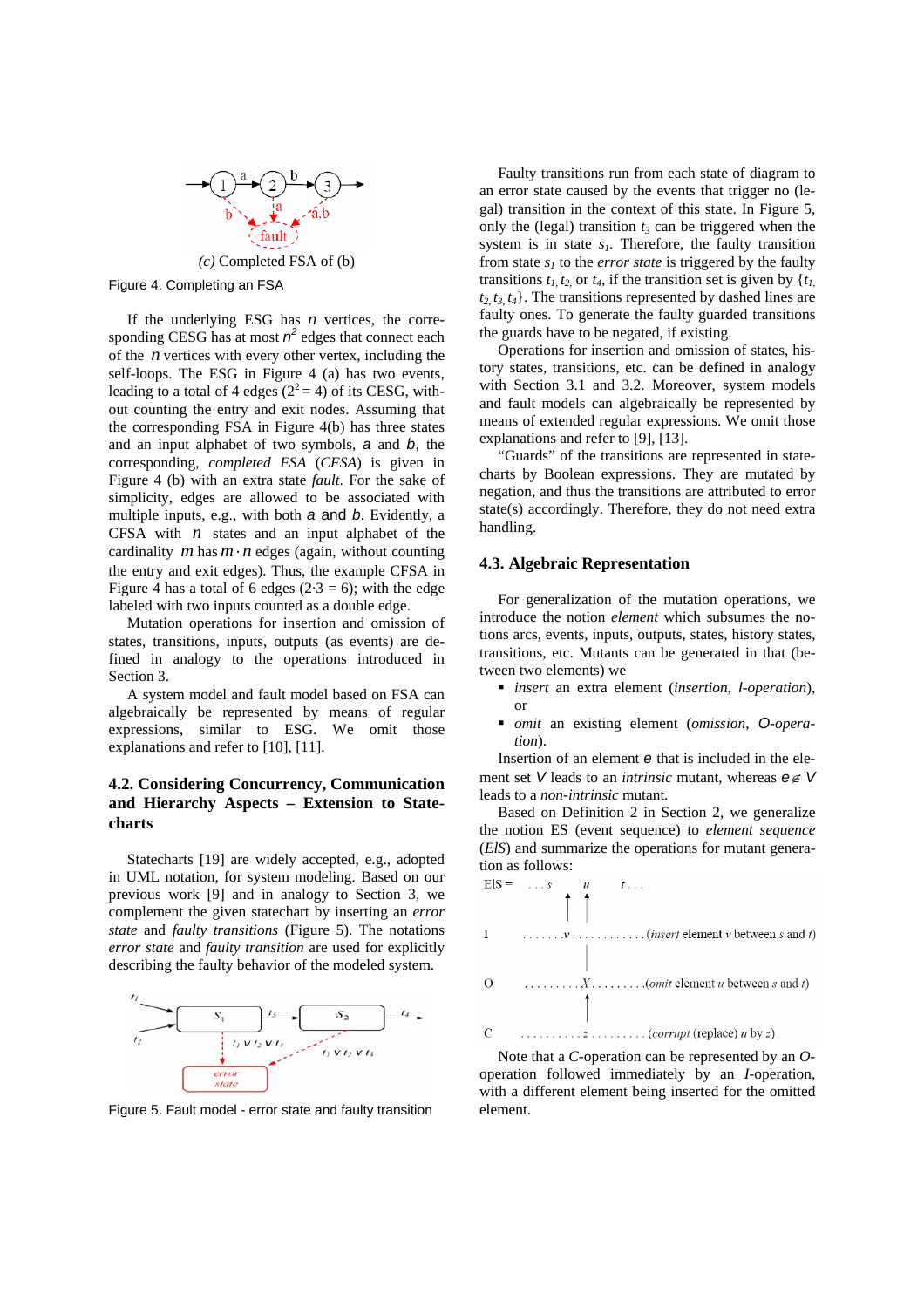When applied to the elements of an ESG, FSA, or statechart, the mutation operations are capable of delivering mutants to simulate a variety of defects, e.g., whether a transition is missing as a result of a defect of the next state function, or if an output is missing or corrupted, since the output function does not work properly, etc. In analogy to previous sections, the mutation operations can be extended from single manipulations to multiple (*n*) ones:

- $\int_{0}^{b}$  *I*<sup>n</sup>-operation *n* elements inserted.
- $\bullet$  *O<sup>n</sup>*-*operation n* elements omitted.
- $\bullet$  *C*<sup>*n*</sup>-*operation n* elements corrupted.

Finally, to represent arbitrary types of mutants within the context of a finite-state model, an appropriate combination of these operations, e.g., "an element is omitted, or inserted, or two elements have been interchanged" can be represented by

#### *I+O+C<sup>2</sup>*

where "+" represents the logical operator for *inclusive or*. In this context, an element can be a transition, a state, etc.

The described fault model can generate many classification schemes for coverage, as will be shown in the next section.

#### **4.4. Comparison with Other Approaches**

Based on mutation operations introduced in the previous sections, many of the existing mutant generation techniques can be represented in a uniform way. As an example, we refer to [13], [14], [15], which introduced 37 operators for mutant generation. All of those can be represented by I- and O-operations or their multiple applications and combinations, as follows.

- Missing arc, transition, event, state, input, history state, etc.: *O*-operation.
- Extra arc, transition, event, state, input, history state, etc: *I*-operation.
- Exchanged arc, transition, event, state, input, history state, etc: *O*-operation immediately followed by *I*-operation.

### **5. Case Study**

This case study deploys different strategies to generate mutants, varying mutation operators, etc. on one side, and modeling techniques on the other side.

## **5.1. System under Test**

The control terminal of a marginal strip mower (RSM 13, Figure 6), which controls the vehicle in a way that takes optimum advantage of mowing around guide poles, road signs and trees, is considered. Operation is effected either by the power hydraulic of a light truck, or by the front power take-off. Further buttons on the control desk (Figure 6) simplify the operation, so that, e.g., the mow head returns to working position or to transport position when a button is pressed.





Figure 6. The vehicle (RSM 13) and its control terminal

As a first step, i.e., for the highest level, a total of five ESGs of SUT are produced. This set of ESGs is then incrementally extended and refined with lower level details. Each of the desirable events defines a system function that must be well understood and precisely represented in a corresponding ESG at an appropriate level of granularity.

The ESG in Figure 7 represents the top level of the GUI (graphic user interface) of the display unit depicted in Figure 6 which enables the user to interact with the working position (*work. pos*.) of the mover. The head of the mover can be shifted left or right depending on the pressure (*pres.*) being on or off to keep the mover head on the bottom. The pressure must be activated before the cutter can be started; otherwise damage is likely on objects that are close to the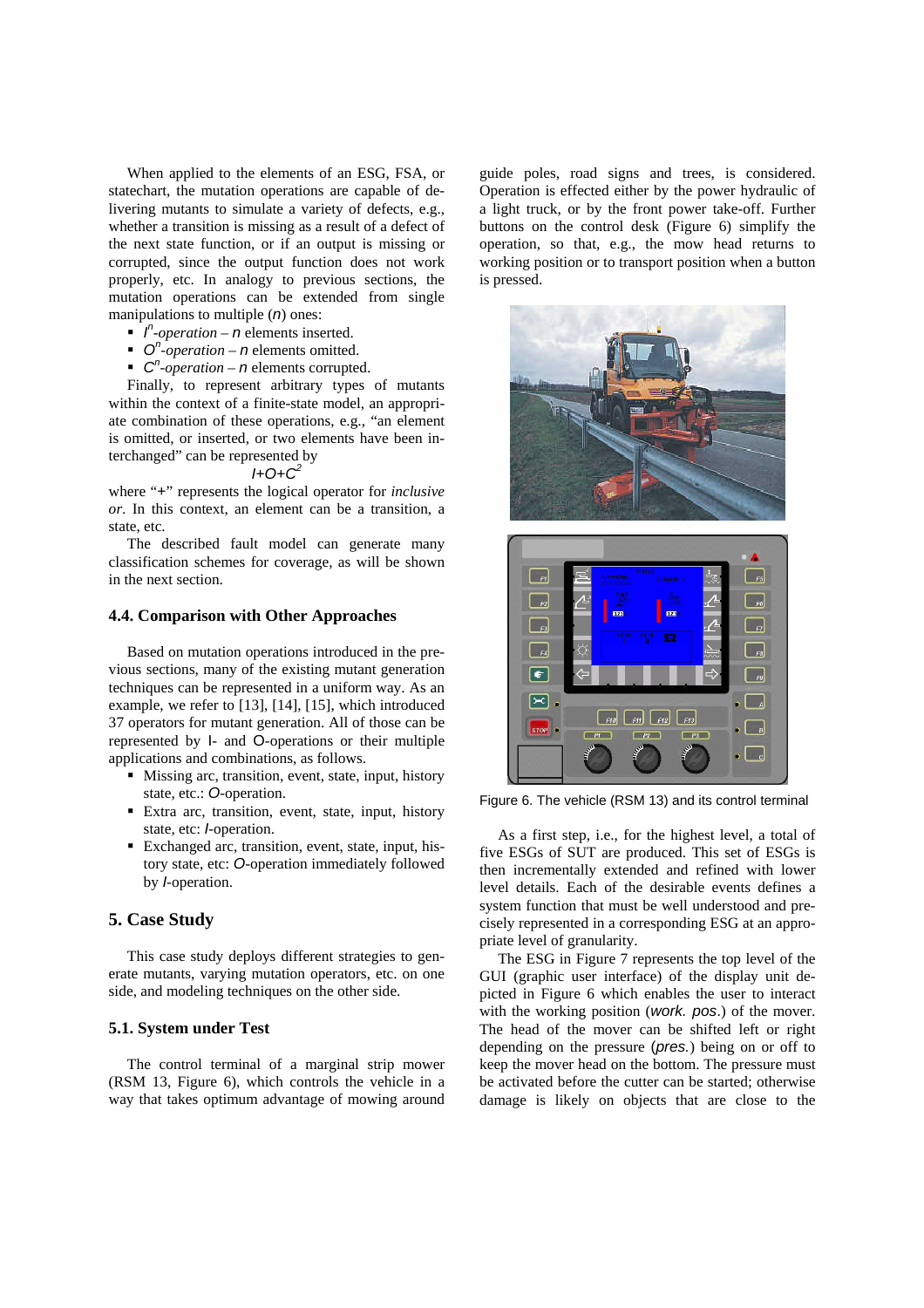vehicle. Upon completely carrying out the cutting process the cutter has to be switched off to move the mover into the transport position (*trans. pos.*).



Figure 7. An ESG to illustrate the interaction between the cutting unit and the pressure

#### **5.2. Testing with Mutants Generated by ESGs**

As already proved in Lemma 1 in Section 3.3, the generated mutants of *aO*-operations constitute a subset of the *eO-*operations. Therefore, we focus here on the generation of mutation by *aI*-, *aO*- and *eI*-operations. Based on the ESG given in Figure 7 the mutants can be generated as follows. Applying the *aI*-operation to the ESG in Figure 7 produces the inversion of the ESG and leads to the completion ESG given in Figure 8.

An algorithm is given in [8] to generate FCESs (see Definition 9, Section 2) the total length of which is minimal to cover FESs of a given length. We recall that FCESs represent mutants and use this algorithm to systematically generate mutants, e.g., the faulty ElS (element sequence) "*[RSM work.pos. shiftleft work.pos.]* ".

[8] also includes an algorithm to construct CESs which represent minimal walks (A *walk* is a complete ElS that starts in *[* and terminates in *]*). Applying the aO-operation to the ESG of Figure 7 generates ElS of various lengths, i.e., the assumption holds that after deleting an arc the resulting graph further represents an ESG. Otherwise, incomplete paths would have been generated which would contradict. As an example, removing the arc from *RSM13* to *work.pos.* of Figure 7 would lead to the ESG with the ElS "*[ RSM13 <=* ]" as a mutant generated by aO-operation. However, "*[ RSM13*  $\leq$  *j*' is a valid ElS, and thus not a mutant.



Figure 8. Completion ESG of Figure 7 ("[": entry, "]": exit)"



Figure 9. Insertion of extra events for mutation generation by eI-operation.

For the generation of mutants by *eI*-operations the ESG has to be extended by an extra event. This extra event requires additional arcs for mutation generation from the extra event to all other events and from all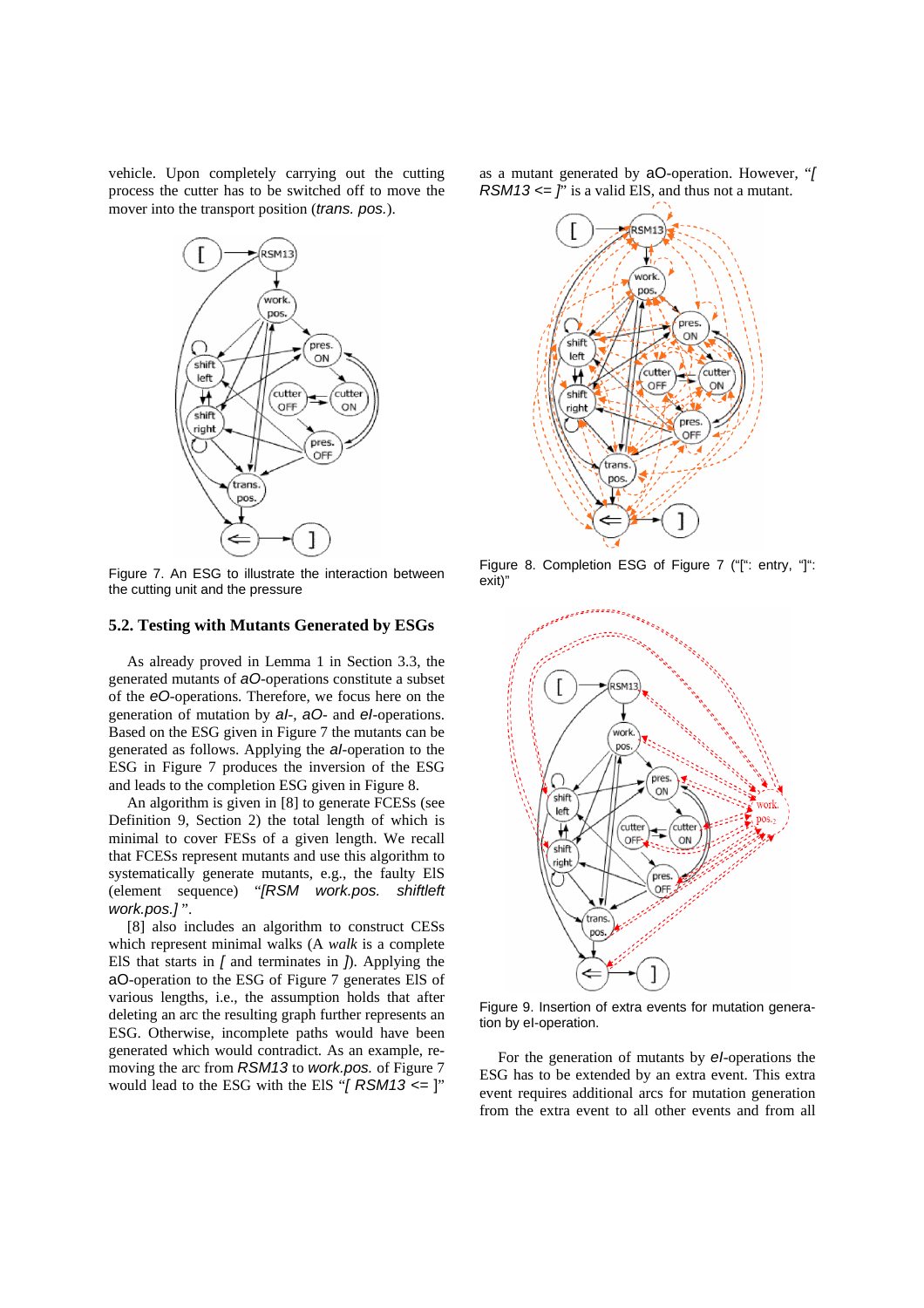other events to the extra event. This is illustrated in Figure 9, e.g., the mutant "*[ RSM13 work.pos. pres.on work.pos.*" is generated by *eI*-operation.

For a comprehensive testing, several strategies have been developed with varying mutant operations, resulting in 826 tests which were semi-automatically carried out by a student tester. The test process revealed a total of 21 faults, including some severe ones (Table 1).

Table 1. Three of the detected faults of the RSM control terminal

|    | No. Faults Detected by the mutants                                                                                                                                                                                                                   |  |  |  |
|----|------------------------------------------------------------------------------------------------------------------------------------------------------------------------------------------------------------------------------------------------------|--|--|--|
| 1. | The cutting unit can be activated without having<br>any pressure on the bottom, which is very danger-<br>ous if pedestrians approach the working area (Ac-<br>cording to the dashed (faulty) arc from "pressure<br>OFF" to "cutter ON" in Figure 8). |  |  |  |
| 2. | Keeping the button for shifting the mow head<br>pushed and changing to another screen causes<br>control problems of shifting: The mower head<br>with the cutting unit cannot immediately be<br>stopped in an emergency case.                         |  |  |  |
| 3. | Restarting the hydraulic gear while it is already<br>running can cause serious damage.                                                                                                                                                               |  |  |  |

Table 2 summarizes the analysis of the fault detection. The mutants generated by *aI*-operation were more effective in revealing faults than the mutants by *aO*- or *eI*-operations. The mutants by *eI*-operation could not detect any fault. This is because the ESG does not include indexed events. In the case of a non-intrinsic mutant the extra event is not included in *V* and thus could not be determined by the tester. The faults detected by the mutants generated by *aO*-operations are those that still remain in a valid ESG after deleting an arc. Otherwise, the generated mutants traverse only a sub-sequence of a sequence, possibly of a walk which can still represent a legal sequence.

Table 2. Detected faults by different mutant operations

| mutant operation | al | aO. | el |  |
|------------------|----|-----|----|--|
| detected faults  | 15 |     |    |  |

# **5.3. Testing with Mutants Generated by Statecharts**

Figure 10 represents a statechart that visualizes the functionality described by the ESG in Figure 7. The *error state* is included that enables the application of mutation operations introduced in sections 3.1 and 3.2.

As an example, we omit the arc (transition) *T20*. This corresponds with the omission of the arc from *press.Off* to *trans.pos.* of the ESG in Figure 7. The omission of the transitions from and to an event in the statechart has the same effect of the omission of an event in an ES. This also holds for the insertion operation.



Figure 10. Statechart of the RSM to visualize the interaction between the cutting unit and the pressure.

### **5.4. Mutants Generated by ESGs vs. Mutants Generated by Statecharts**

For a comparison of the fault detection capability of the mutants generated by ESG and statechart, we carried out following tests.

- (i) For the case study described above, the same group of student testers collectively constructed a set of both ESGs and statecharts, generated mutants, and performed the tests.
- (ii) While a group of student testers constructed ESGs generated mutants and performed the tests, a second group did the same using statecharts.

Surprisingly, the comparison of the fault detecting capability of ESGs vs. statecharts could not point out any significant tendency to favor either the ESG or the statechart, but confirmed the effectiveness of mutants' generation by different strategies when properly applied to different modeling methods.